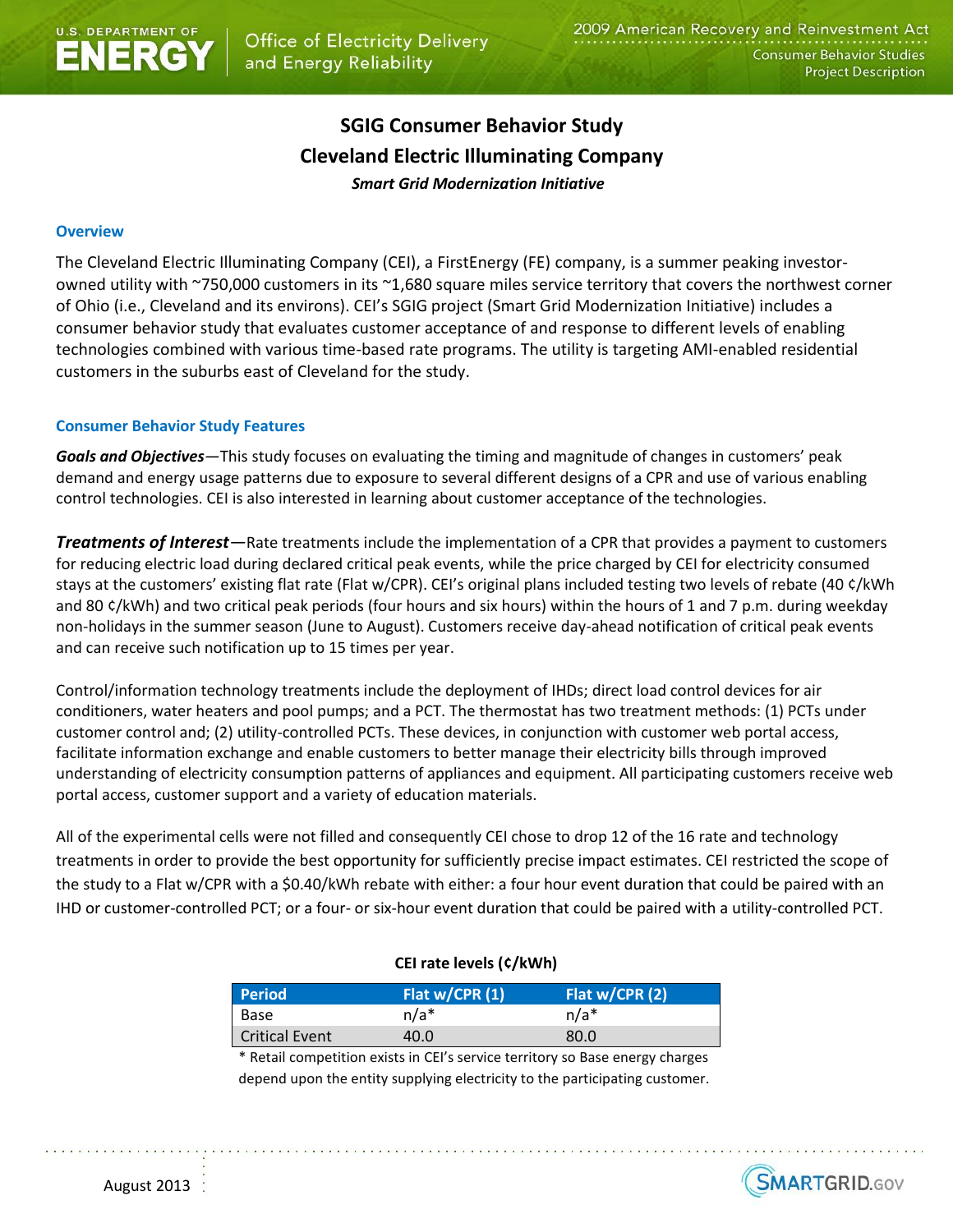

## **Cleveland Electric Illuminating Company** *(continued)*

*Experimental Design—*The design for the pilot involves a randomized encouragement design, where customers are randomly assigned to either be offered a treatment or not offered a treatment. Data from customers who are offered a specific treatment but eschew the offer are nonetheless included in the study's evaluation effort, as well as data from the customers who were randomly assigned not to be offered a treatment.<sup>i</sup>

All residential customers in several adjacent suburbs in the service territory who respond to a survey are prequalified to potentially receive an offer of treatment.

Those who self-identify as having central air conditioning are randomly assigned either to a control group or to receive an offer to opt in to a study where they receive a PCT and take service under a Flat w/CPR rate design. Those who opt in are then given the choice to receive either the utility-controlled or customer-controlled PCT but are randomly assigned to one of the available Flat w/CPR rate treatments.

Those who self-identify as not having central air conditioning are randomly assigned either to a control group or to receive an offer to opt in to a study where they take service under a Flat w/CPR rate design. Those who opt in are then randomly assigned to one of the available Flat w/CPR rate treatments.

## *Enrollment Incentives and Retention Activities—*None

*Sample Size Requirements—*Sample size requirements are shown in the table below.

|                          |              |                     | <b>Customer</b>       | <b>Utility</b>        |            |
|--------------------------|--------------|---------------------|-----------------------|-----------------------|------------|
| <b>Experimental Cell</b> |              | <b>Power Switch</b> | <b>Controlled PCT</b> | <b>Controlled PCT</b> | <b>IHD</b> |
| <b>CPR</b><br>40¢/kWh    | 4-hour event | 260                 | 173                   | 173                   | 260        |
|                          | 6-hour event | 260                 | 173                   | 173                   | 260        |
| <b>CPCPR</b><br>80¢/kWh  | 4-hour event | 260                 | 173                   | 173                   | 260        |
|                          | 6-hour event | 260                 | 173                   | 173                   | 260        |
| Control                  |              | 280                 | 280                   |                       | 280        |

## **CEI Sample Size Requirements**

#### **Key Milestones**

| <b>Key Milestones</b>               | <b>Target Dates</b> |  |
|-------------------------------------|---------------------|--|
| Study begins                        | June 2012           |  |
| Interim evaluation report submitted | September 2012      |  |
| Study ends                          | August 2013         |  |
| Final evaluation report submitted   | September 2014      |  |